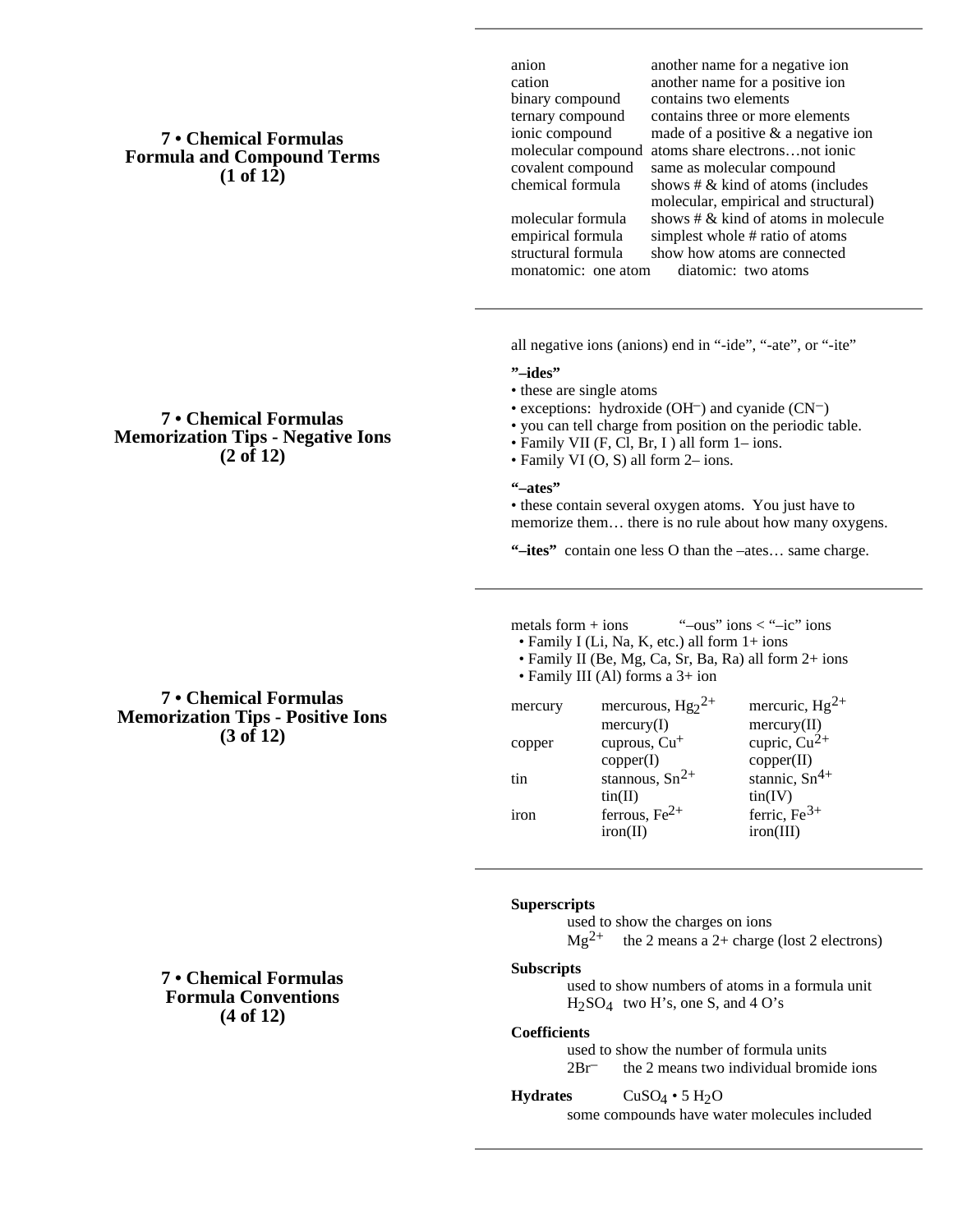**7 • Chemical Formulas How Ions Form (5 of 12)**

Positive ions form by LOSING one or more electrons. Negative ions form by GAINING one or more electrons

PROTONS are not gained or lost from the nucleus except in nuclear reactions that require MUCH more energy than is usually available.

Metals become POSITIVE ions. Non-Metals become NEGATIVE ions. Semi-Metals sometimes become ions and sometimes share electrons as molecular compounds.

The positve ion is written first.

The total positive charge must match the total negative charge in the compound.

Use parentheses when you need several polyatomic ions...<br>Al<sub>2</sub>(SO<sub>4</sub>)<sub>3</sub> is correct  $\text{Al}_2(\text{Cl})_3$  is incorrect  $Al_2$ (Cl)<sub>3</sub> is incorrect

Be careful of OH– ions…  $Ba(OH)_2$  is correct  $BaOH_2$  is incorrect

Reduce subscripts in final formula except with  $\text{Hg2}^{2+}$  $SnS<sub>2</sub>$  is correct  $Sn<sub>2</sub>S<sub>4</sub>$  is incorrect mercurous chloride, Hg<sub>2</sub>Cl<sub>2</sub> is correct

bicarbonate, HCO<sub>3</sub><sup>-</sup><br>bisulfide, HS<sup>-</sup>  $-$  bisulfate,  $HSO_4^$ bisulfide,  $HS^-$  biphosphate,  $HPO_4^2$ **perchlorate** ClO<sub>4</sub><sup>-</sup> oxidation number of  $Cl = +7$ chlorate ClO<sub>3</sub><sup>-</sup> oxidation number of  $Cl = +5$ chlorite ClO<sub>2</sub><sup>-</sup> oxidation number of  $Cl = +3$ **hypo**chlorite  $ClO^-$  oxidation number of  $Cl = +1$ chlorine  $Cl<sub>2</sub>$  oxidation number of  $Cl = 0$ chlor**ide**  $Cl^-$  oxidation number of  $Cl = -1$ chlorate  $ClO_3^$ bromate  $BrO_3^$ similar to chlorate

The oxidation number is the "**apparent charge**" on an atom.

The oxidation number of any substance in its elemental form is defined as 0.

Example: the oxidation number of H in  $H_2$  is 0 the oxidation number of H in  $H_2O$  is  $+1$ The oxidation numbers of each of the atoms in a substance add up to the charge on the substance…

$$
CO32- C + O + O + O = -2
$$
  
x + -2 + -2 + -2 = -2 x = +4  

$$
CH4 C + H + H + H + H = 0
$$
  
x + 4(+1) = 0 x = -4

### **7 • Chemical Formulas Writing Ionic Formulas (6 of 12)**

**7 • Chemical Formulas Other Ions (beyond the 40) and how they relate to oxidation numbers (7 of 12)**

**7 • Chemical Formulas Oxidation Numbers What they are and how you find them (8 of 12)**